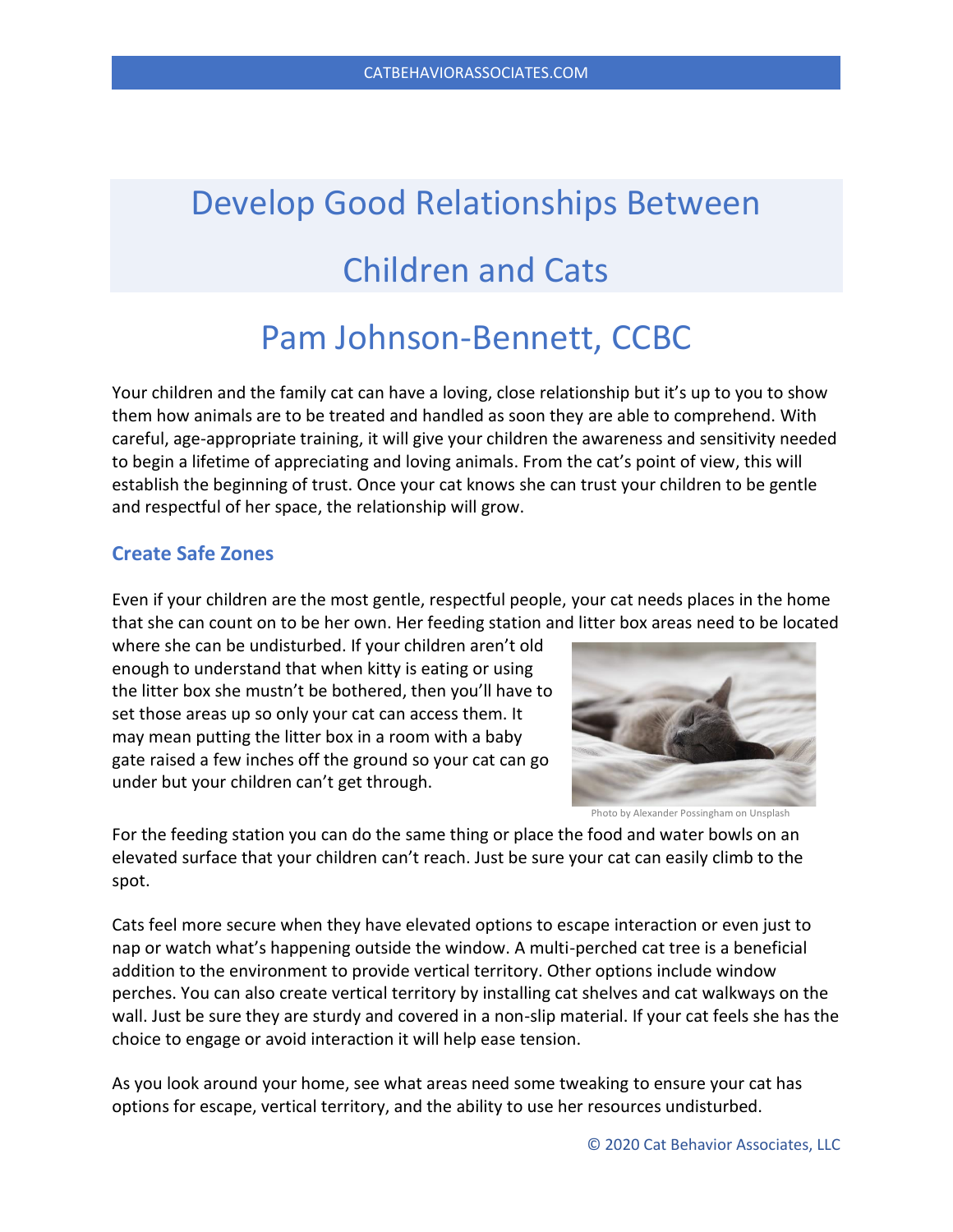# **Greeting a Cat**

When two familiar cats approach each other they engage in a little scent exchange through *nose-to-nose sniffing*. After a nose-to-nose greeting, they'll decide if they want to continue the interaction or move farther apart. You can teach your children to do a variation on this greeting (they won't be using their noses, so don't worry) as a form of feline etiquette. If the cat approaches, have a child extend an index finger. If you have more than one child, only have one approach for each session. It will overwhelming for the cat to have two or three kids moving in her direction or hovering over her.

If the child is approaching the cat, make sure he walks up to the cat very slowly. Running will cause the cat to feel as if she's being chased. It's important to show your child how close to get to the cat before extending his index finger. You don't want your child sticking a finger in the cat's face. The index finger should just be extended to give the cat the option to interact or avoid. He should present his index finger close enough so the cat but not so close that it causes her to feel it's an intrusion. Since you know your cat's personality and temperament, make sure her body language reflects a willingness to be approached. If your cat's ears are flattened back in airplane wing position or if there's growling or ANY display of reluctance, then this isn't the time to continue.

Make sure your child doesn't poke the cat's face or use his finger to tease. Demonstrate the correct technique so your child views his finger as a make-believe cat nose. If the cat wants to interact with your child, she'll sniff, rub against his finger or move closer. If she doesn't want more interaction, she'll stay still, turn away or move to create more distance.

Teach children how important scent is to cats and how they use it for information gathering, recognition and communication.

If your cat shows no interest in this exercise or sniffs the child's finger and backs away or turns away, it's still an important trust-building exercise because you've given the cat the choice. When she has choices, it helps prevent defensive reactions due to feeling trapped or threatened. That's the start of trust-building the beginning of a good relationship.

#### **Open Hand Petting**

Demonstrate the correct way to gently pet with an open hand and to only go in the direction the hair grows. Your cat may have specific areas of the body that are sensitive or no-touch zones, so make sure children know to stay clear of those spots. It's also important to teach children to never pet the cat's stomach, no matter how inviting it may look. If you have more than one cat, each one may have very different preferences so teach children that what one cat enjoys may not be a positive experience for another cat. Many young children pet by tapping and patting the cat and most cats find that uncomfortable. The way to pet is by doing smooth strokes. The area most cats enjoy being petted is on the back of the head. Some cats like long strokes down the back but for other cats that's too stimulating or too sensitive. You know your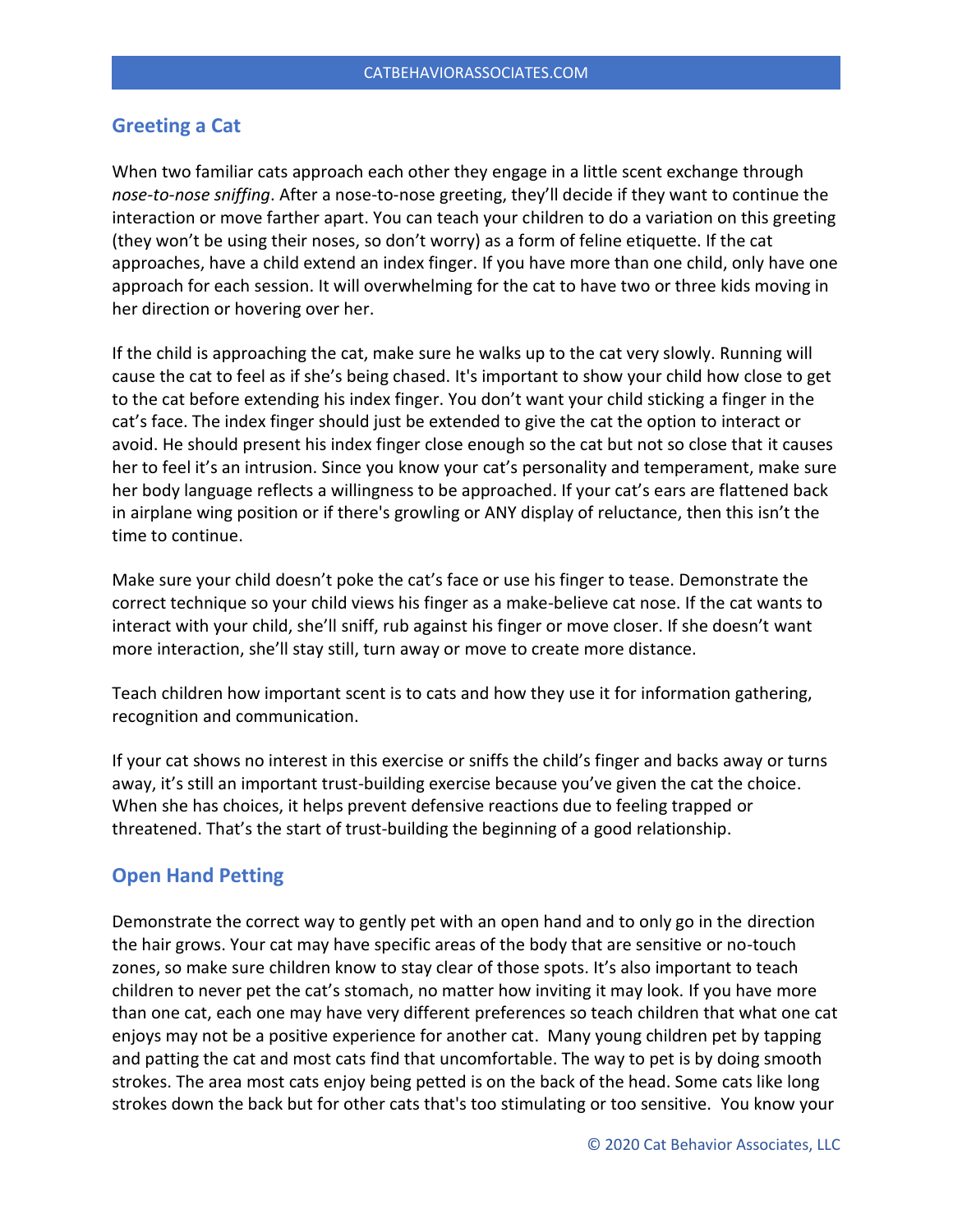individual cat's preferences so teach your children based on that. If you need to, have your

children learn how to smoothly pet by practicing on a stuffed toy animal.

If your children are old enough to be aware of body language, show them the signs to look for that might mean the cat is not in the mood to interact. Teach the signs indicating that the cat is coming close to the end of her tolerance for being petted as well. With children too young to interpret body language, make sure you are always present if they want to pet the cat so you can monitor for everyone's safety.

Tell children that no matter how much the cat may enjoy their affection, if she moves away it means she has had enough and they should never follow her. Your cat needs choices when it comes to avoidance and interaction and that's how trust is maintained. If the experience with your children is positive then your cat will likely look forward to the next they want to pet her.



Photo by Marta Markes on Unsplash

# **Playtime**

Playtime with the cat can be fun for children as long as they're instructed how to do it safely and you always supervise. Make it special by having your children pick out some cats toys (if they're old enough). Guide them toward a fishing pole-type toy because it will keep a safe distance between a child's hand and the cat's teeth or claws. Demonstrate how to conduct an interactive play session. Children need to learn never to poke the cat or tease her. It's also important to avoid frustrating the cat by waving the toy completely out of reach. Making the game fun and rewarding for the cat is the way to keep her interested in this session and future play sessions. If you have a child who is too young to use an interactive toy, try something easy, such as a peacock feather. Another idea for very young children is to use catnip bubbles, but make sure bubbles aren't blown in the cat's face. You can find catnip bubbles at your local pet product store and online. Don't use regular soap bubbles.

# **Training Can be Fun**

If your children are old enough, try teaching them how to do clicker training. It's a positive and effective form of cat training. Demonstrate basic clicker training with a behavior as simple as getting the cat to sit, high-five or go in a circle. You can find information on clicker training in my book, *Think Like a Cat*. There are also numerous YouTube videos on clicker training basics that you and your children can watch to learn more about this fun and easy training technique.